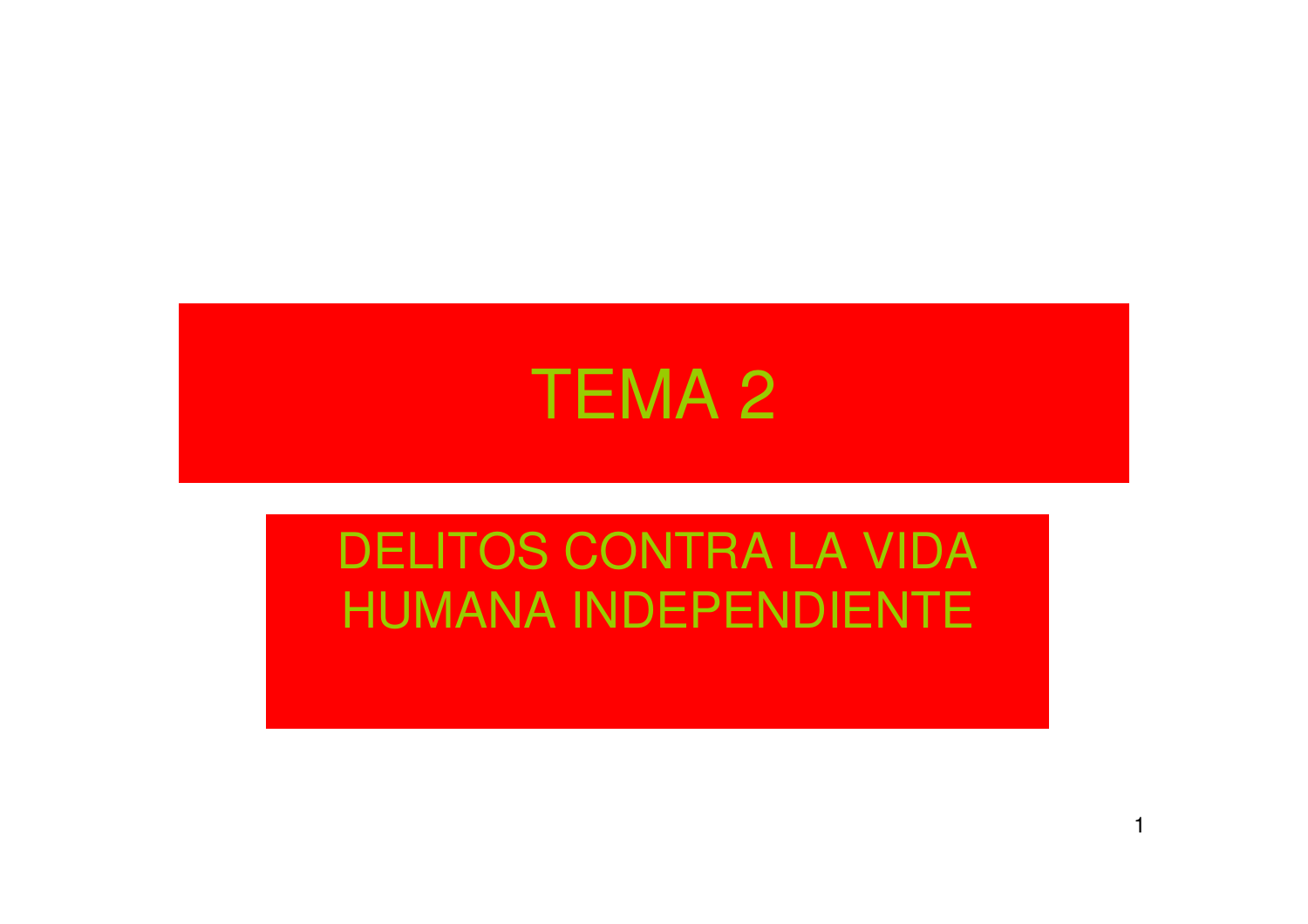# INTRODUCCIÓN

- $\bullet$  BIEN JURÍDICO PROTEGIDO: LA VIDA AUTÓNOMA
- COMIENZO DE LA VIDA HUMANA: COMPLETA SEPARACIÓN DEL CLAUSTRO MATERNO
- $\bullet$  lesmini TÉRMINO DE LA VIDA HUMANA: CESE IRREVERSIBLE DE LA ACTIVIDAD **CEREBRAL**
- $\bullet$  EL OBJETO MATERIAL ES IDÉNTICO AL SUJETO PASIVO (TITULAR DEL B.JCO.)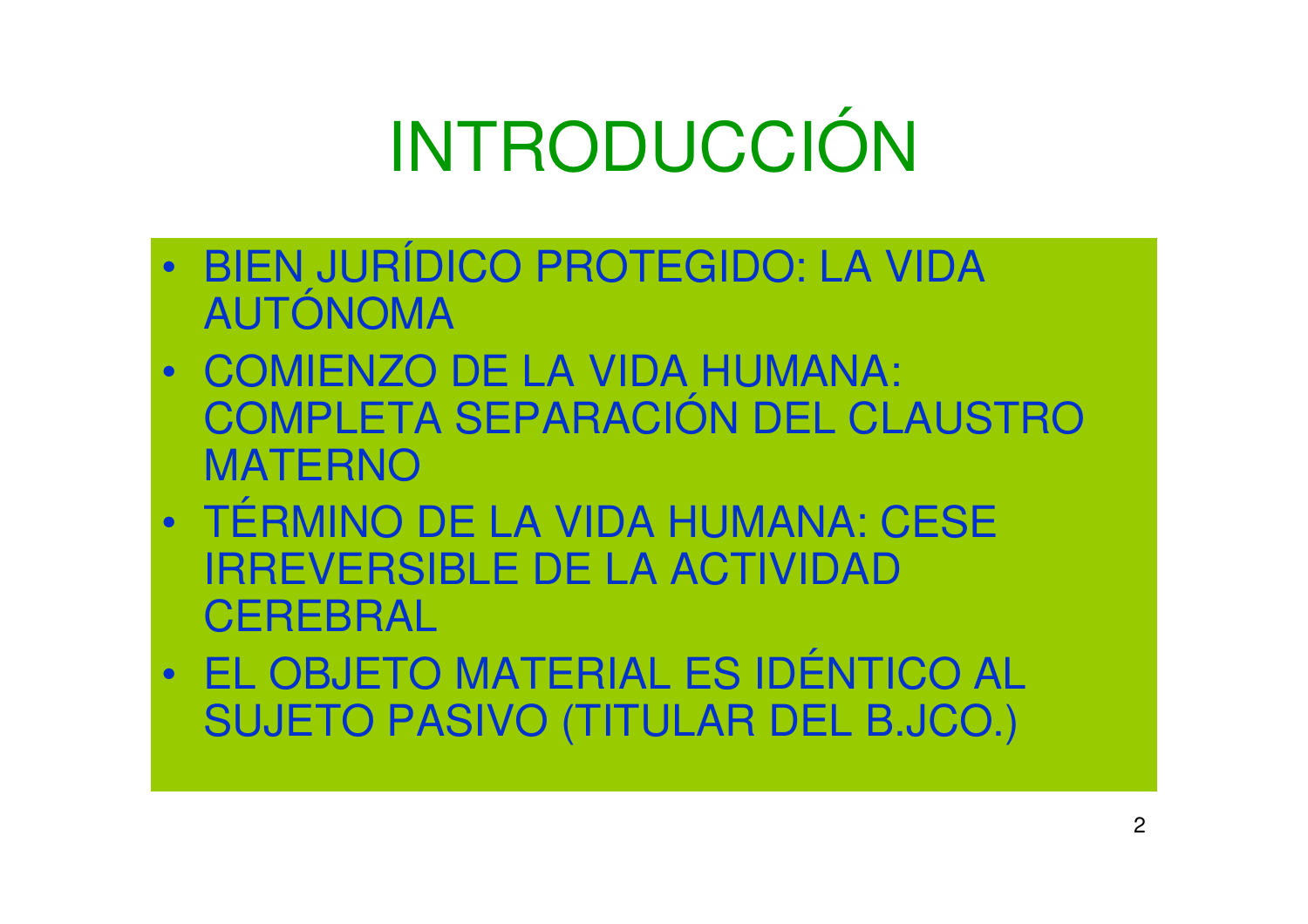### 2.HOMICIDIO

- $\bullet$ PENA: 10 A 15 AÑOS
- DELITO COMÚN: EL SUJETO ACTIVO Y PASIVO •PUEDE SER CUALQUIERA
- ACCION TIPICA· MATAR / ACCIÓN TÍPICA: MATAR (SIEMPRE QUE NO SE UTILICE LAS AGRAVANTES DEL ART. 139 CP)
- • ESTRUCTURA: DELITO DE LESIÓN Y DE RESULTADO
- (:ARFIA(: CABE LA COMISIÓN POR OMISIÓN (ART. 11 CP)
- SE EXIGE PARA SU CONSUMACIÓN LA MUERTE •**EFECTIVA**
- $\bullet$  cairai CAUSALIDAD: TEORÍA DE LA IMPUTACIÓN **OBJETIVA**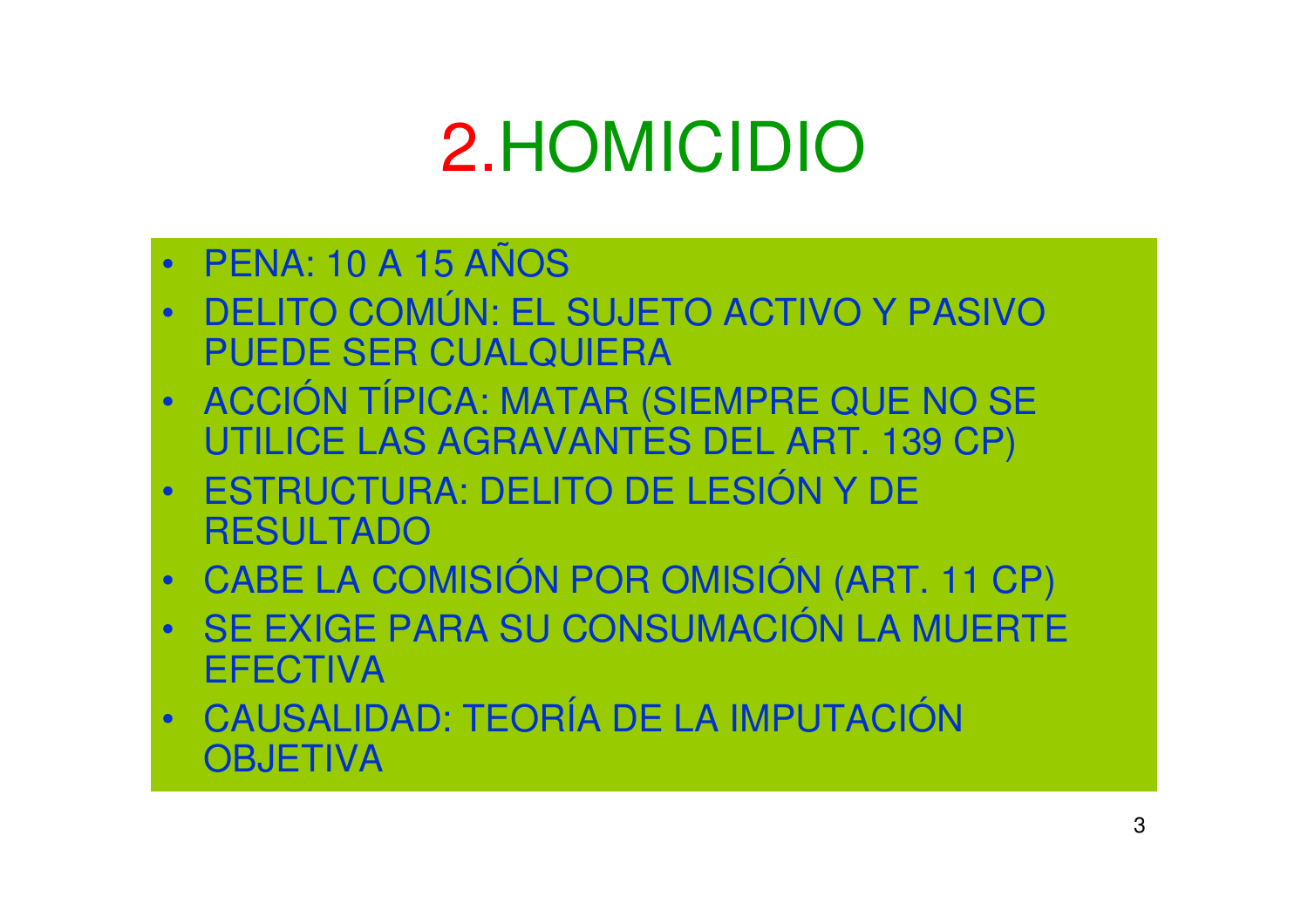### 2. HOMICIDIO.TIPO SUBJETIVO

- $\bullet$  EXIGENCIA DE DOLO. BASTA EL DOLO EVENTUAL
- $\bullet$  ERROR SOBRE LOS ELEMENTOS TÍPICOS:
- -EN LA PERSONA
- EN LA CIRCUNSTANCIA AGRAVANTE
- ABERRATIO ICTUS
- $\mathcal{L}_{\mathcal{A}}$  -size  $\mathcal{L}_{\mathcal{A}}$  -size  $\mathcal{L}_{\mathcal{A}}$ DOLUS GENERALIS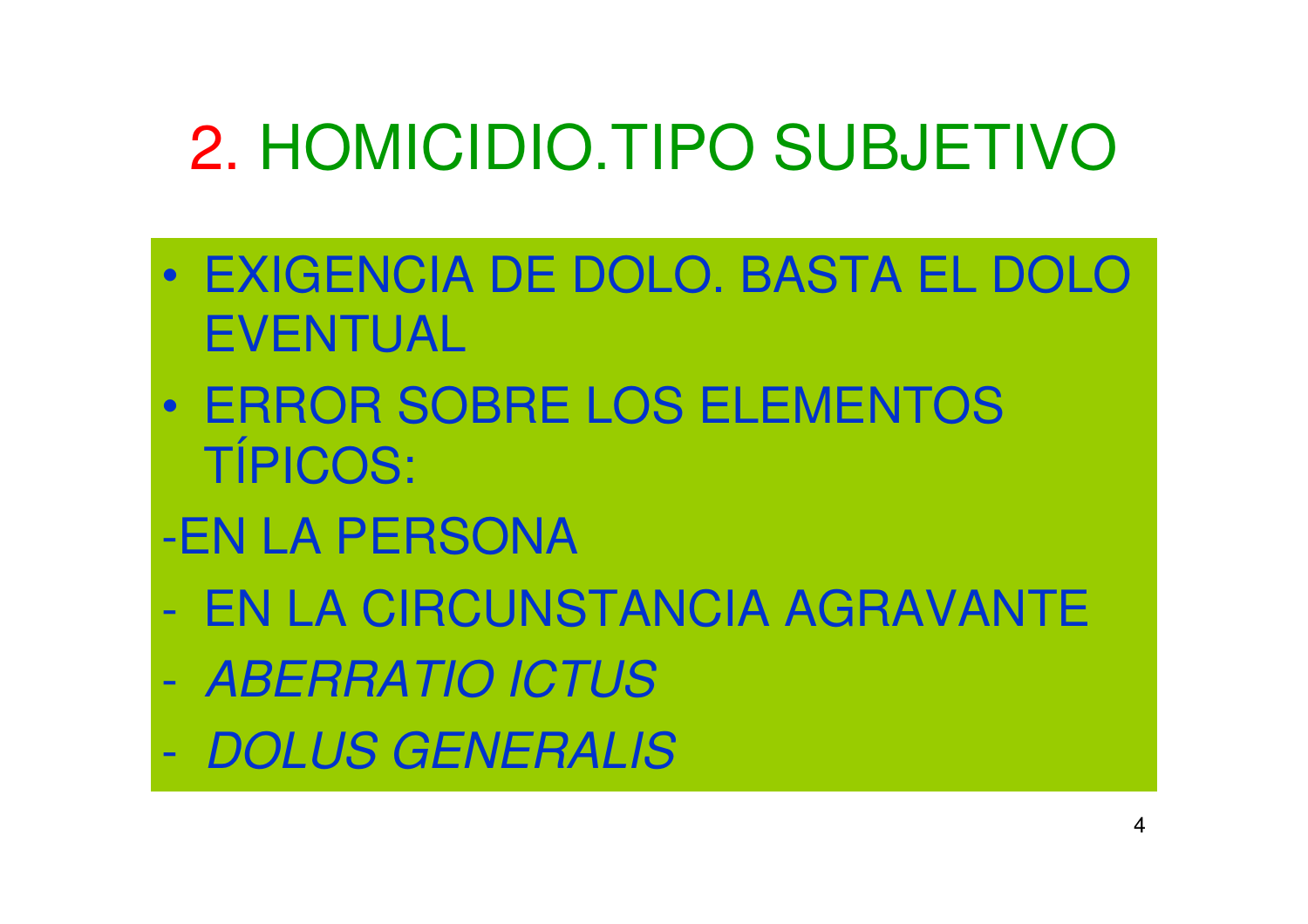### 2.HOMICIDIO. TIPO SUBJETIVO IMPRUDENTE

- $\bullet$ PRISIÓN); ART. 621.2 (MULTA DE 1 A 2 MESES)
- IMPRUDENCIA:
- $\bullet$  A) INFRACCIÓN DEL DEBER OBJETIVO DE CUIDADO
- B) PREVISIBILIDAD OBJETIVA DEL RESULTADO
- • • • • • • • C) EFECTIVA PRODUCCIÓN DEL **RESULTADO**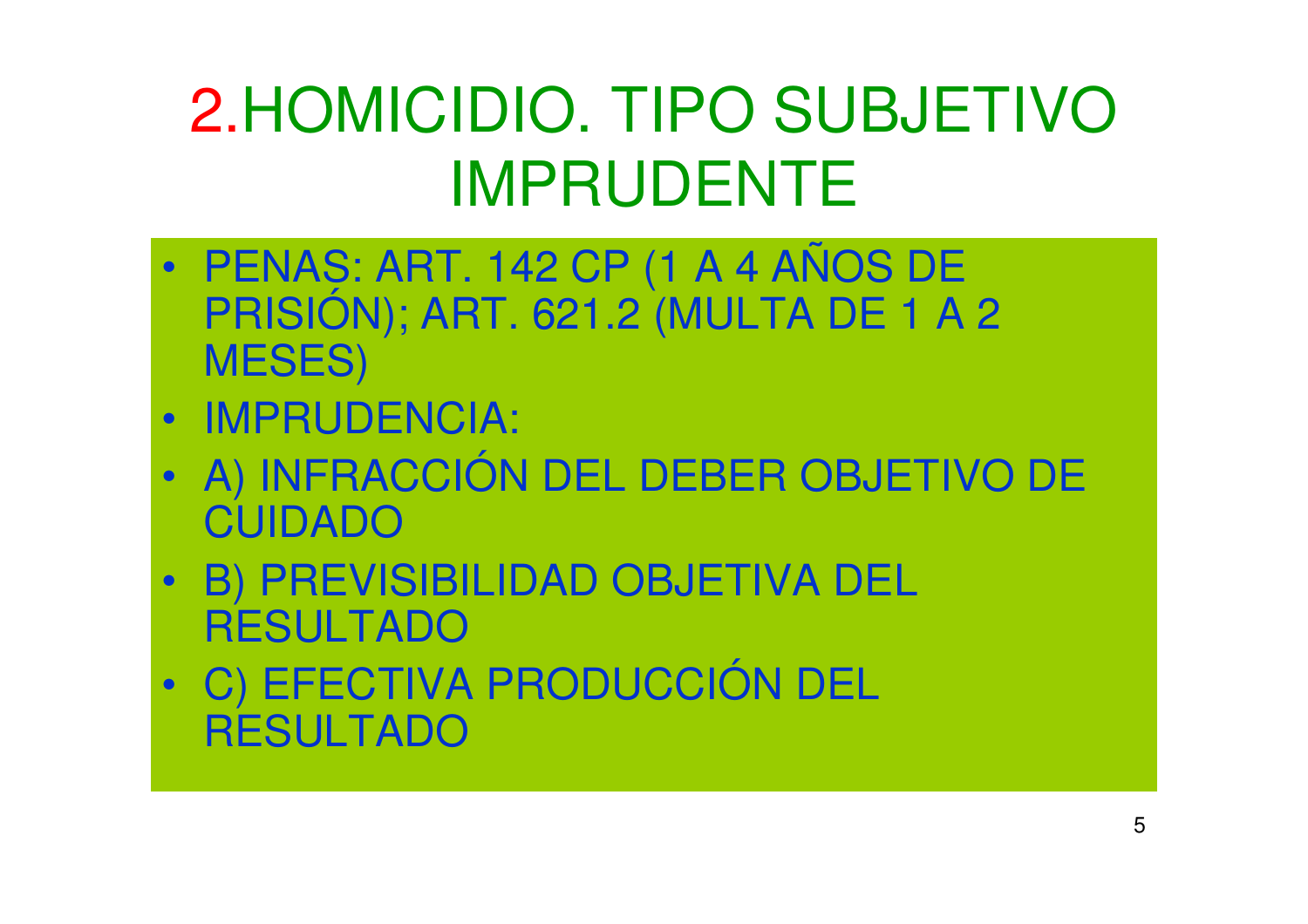# 3. ASESINATO (ART. 139)

- $\bullet$ PENA: PRISIÓN DE 15 A 20 AÑOS
- HOMICIDIO AGRAVADO POR:
- $\bullet$  A) ALEVOSÍA: UTILIZAR MEDIOS, MODOS O FORMAS QUE ASEGURAN EL RESULTADO SIN POSIBILIDAD DE DEFENSA.
- NIÑOS, ANCIANOS, DURMIENTES
- B) POR PRECIO, RECOMPENSA O PROMESA:  $\bullet$ SUJETO QUE OFRECE UN PRECIO (SIEMPRE ANTERIOR)
- $\bullet$  C) ENSAÑAMIENTO: AUMENTAR DELIBERADA E INHUMANAMENTE EL DOLOR DEL OFENDIDO. (ESPECIAL REFERENCIA AL POST MORTEM)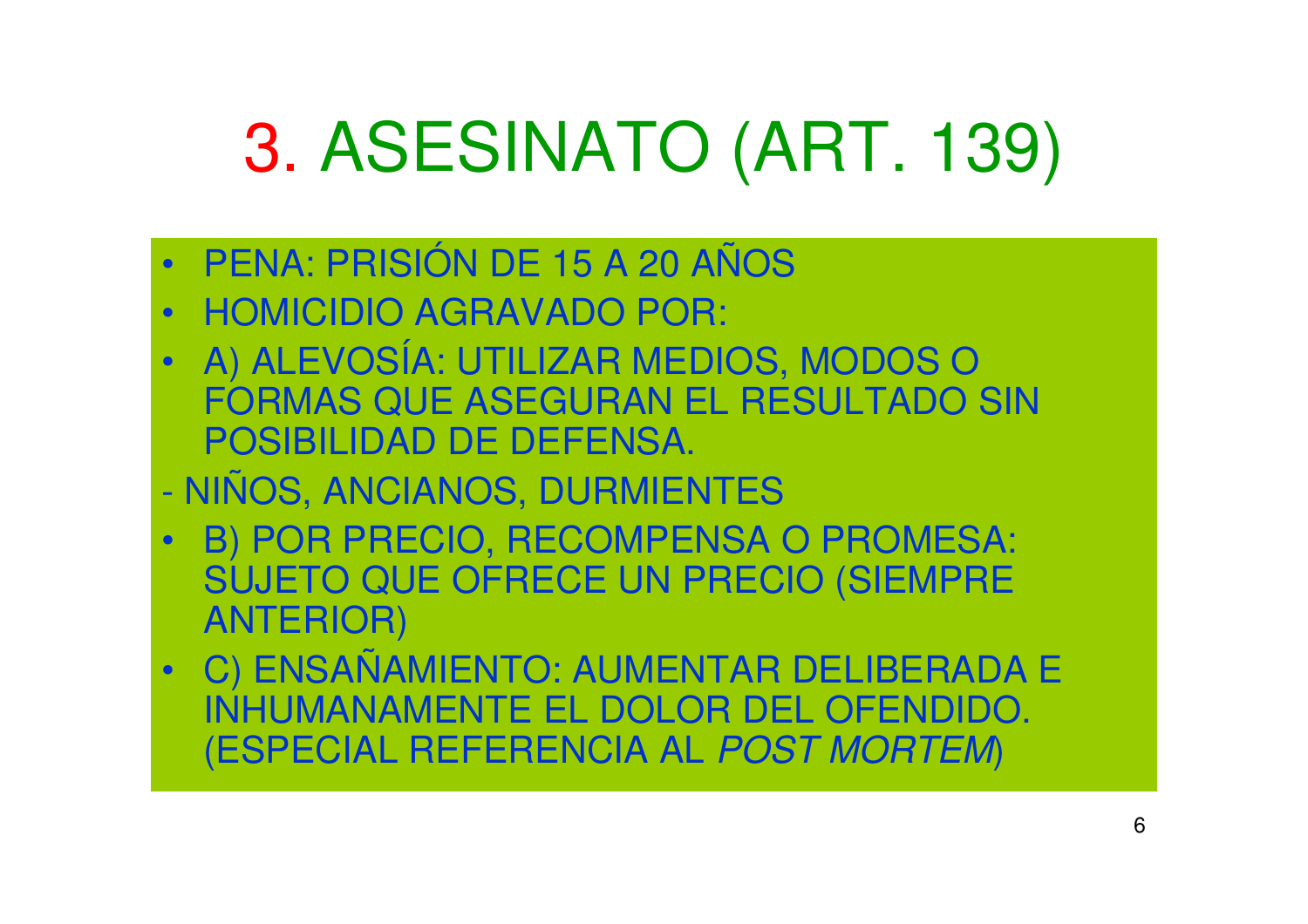# 4. INDUCCIÓN AL SUICIDIO (ART. 143.1)

- •PENA: PRISIÓN DE 4 A 8 AÑOS
- POSIBLE AUTORÍA MEDIATA: SI EL SUJETO ES  $\bullet$ INIMPUTABLE
- MÉDICO (GARANTE) QUE DIAGNOSTICA UN •CÁNCER INFUNDADO: COOPERACIÓN AL SUICIDIO EN COMISIÓN POR OMISIÓN
- DOBLE SUICIDIO POR AMOR: EL QUE SOBREVIVA •SE LE CASTIGARÁ POR INDUCCIÓN AL SUICIDIO
- $\bullet$  CÁNCER VERDADERO PERO EL MÉDICO NO ACTÚA SEGÚN LA LEX ARTIS: HOMICIDIO IMPRUDENTE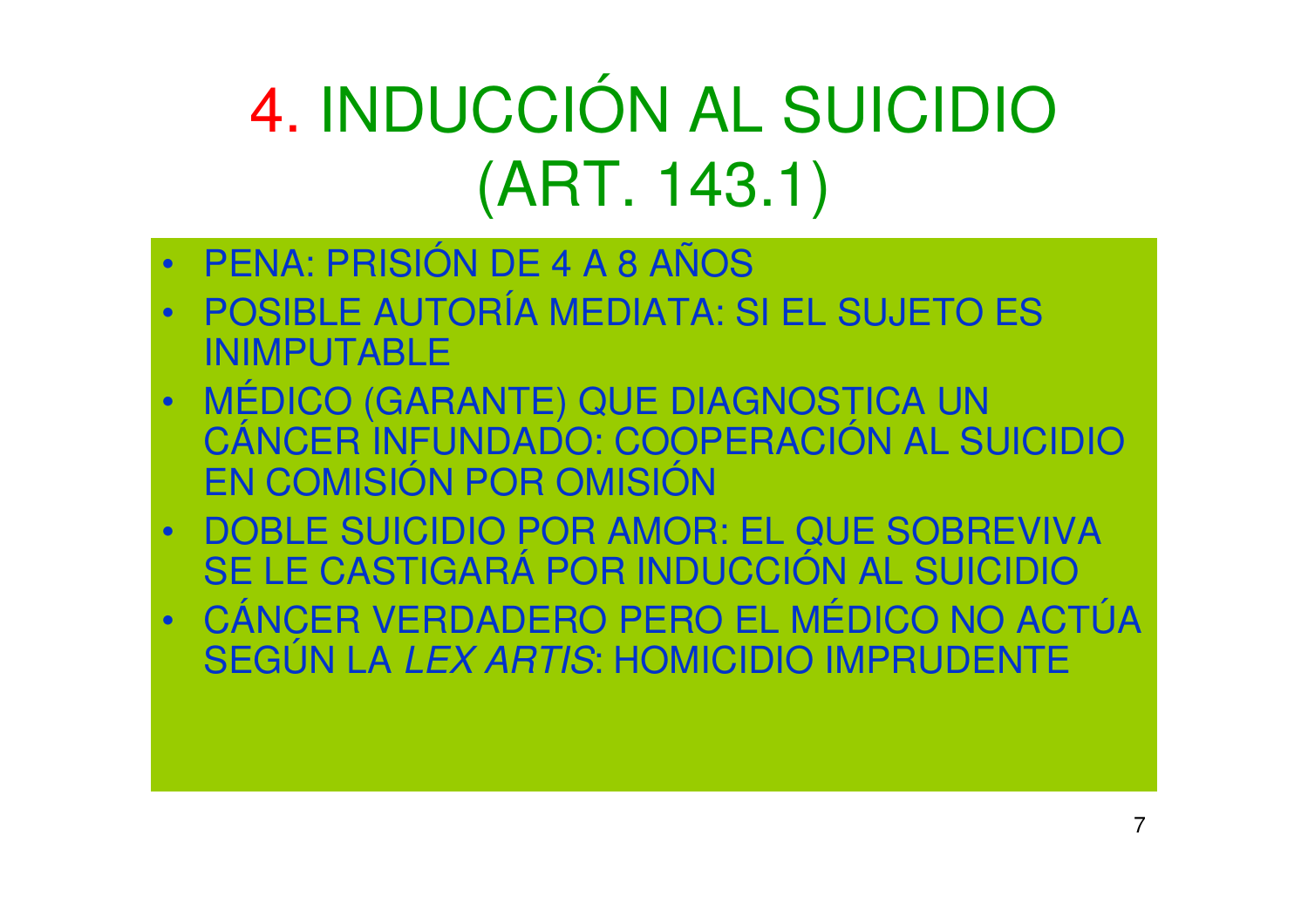### 5. COOPERACIÓN AL SUICIDIO (ART. 143.2 CP)

- $\bullet$ PENA: PRISIÓN DE 2 A 5 AÑOS
- DEBEN SER "ACTOS NECESARIOS" PARA EL •SUICIDIO
- • PROBLEMA: COOPERACIÓN (DAR EL ARMA)- COMPLICIDAD (DECIR DONDE SE ENCUENTRA EL ARMA)
- SUJETO A QUE CUSTODIA UN ARMARIO LLENO DE  $\bullet$ FÁRMACOS Y NO LO CIERRA SABIENDO QUE EL<br>SUJETO B SE QUIERE SUICIDAR: COOPERACIÓN AL<br>SUICIDIO POR OMISIÓN
- SE INCLUYEN EN ESTE DELITO LOS ACTOS DEL PLAN QUE NO SEA LA MUERTE: PREPARAR EL VENENO, VERTERLO EN LA COPA…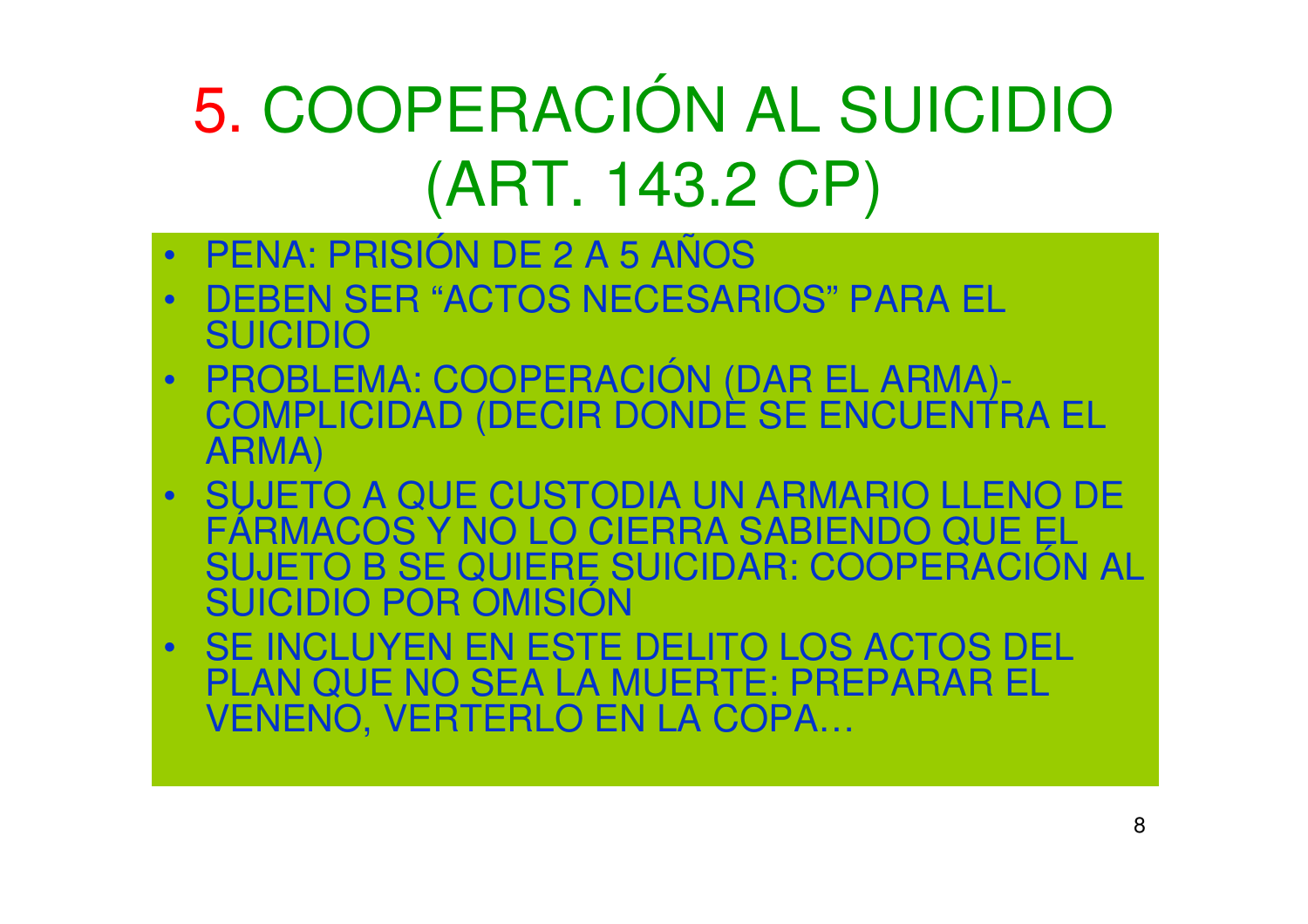### 6. 1 COOPERACIÓN AL SUICIDIO VERSUS OMISIÓN DEL DEBER DE SOCORRO

- COOPERACION AL SHICIDIO: COOPERACIÓN AL SUICIDIO: EXISTE EL DEBER DE GARANTE (EJ: ENFERMERO QUE NO CIERRA EL ARMARIO DE LOS BARBITÚRICOS-
- $\bullet$  OMISIÓN DEL DEBER DE SOCORRO: NO EXISTE LA POSICIÓN DE GARANTÍA. EJ: SUJETO QUE VE COMO EL SUICIDA SE ESTÁ AHORCANDO Y NO CORTA LA CUERDA O NO LLAMA A NADIE
- CASOS: HUELGAS DE HAMBRE, RECHAZO •DE TRATAMIENTOS

U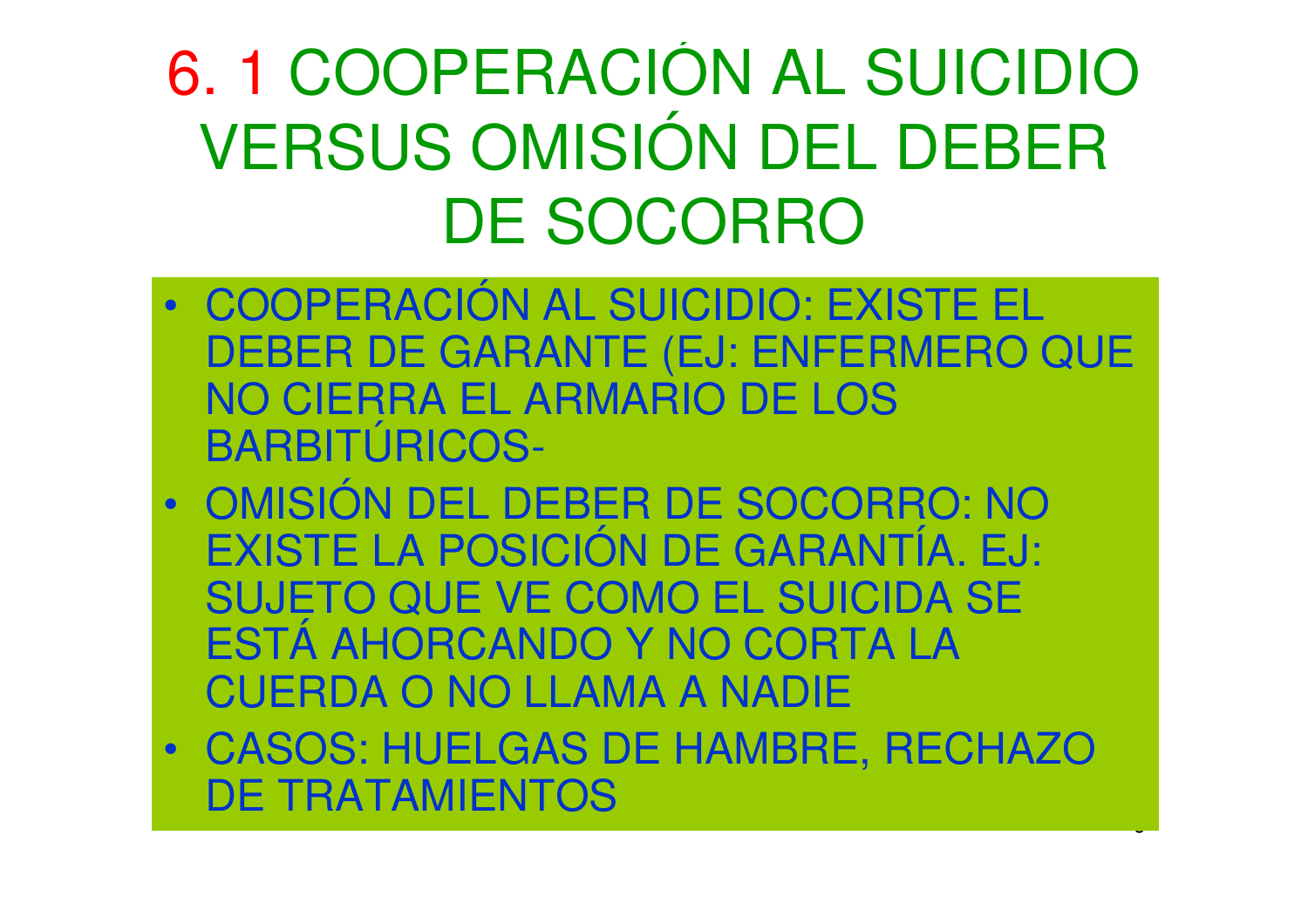6.2.COOPERACIÓN AL SUICIDIO. HUELGAS DE HAMBRE

- $\bullet$ ELEMENTOS:
- $\bullet$ A) PELIGRO INMINENTE DE MUERTE
- BI PROPOSITO FFFCTIVO DE LLEG B) PROPÓSITO EFECTIVO DE LLEGAR HASTA EL FINAL
- $\bullet$  C) POSICIÓN DE GARANTE (MÉDICO, FUNCIONARIO DE PRISIONES)
- $\bullet$  D) DEBILITAMIENTO O PÉRDIDA DE CONSCIENCIA DEL HUELGUISTA (POSIBLE HOMICIDIO IMPRUDENTE)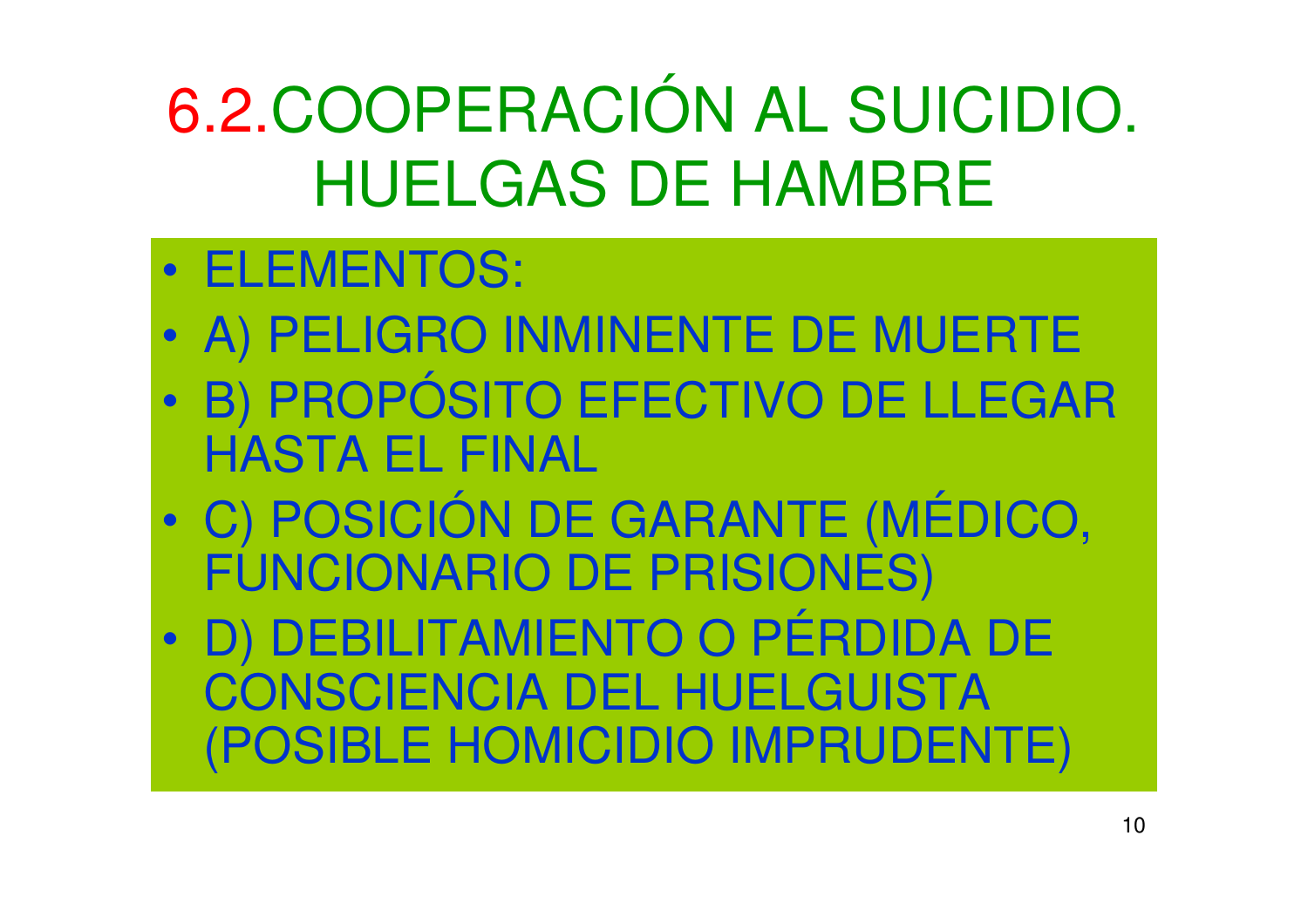7. COOPERACIÓN EJECUTIVA AL SUICIDIO (ART. 143.3 CP)

- $\bullet$ PENA: PRISIÓN DE 6 A 10 AÑOS
- EL DOMINIO DEL HECHO LO TIENE LA  $\bullet$ PERSONA QUE SE SUICIDA. EL QUE<br>EJECUTA SERÁ PARTÍCIPE.
- $\bullet$ JACKOBS: DIVISIÓN DEL TRABAJO
- •COOPERACIÓN EJECUTIVA (EL SUJETO NO QUIERE VIVIR MÁS); HOMICIDIO (EL SUJETO PIERDE LA VIDA CONTRA SU VOLUNTAD)
- $\bullet$  CABE LA COMISIÓN POR OMISIÓN (ACUERDO ENTRE EL ENFERMO Y EL ENFERMERO)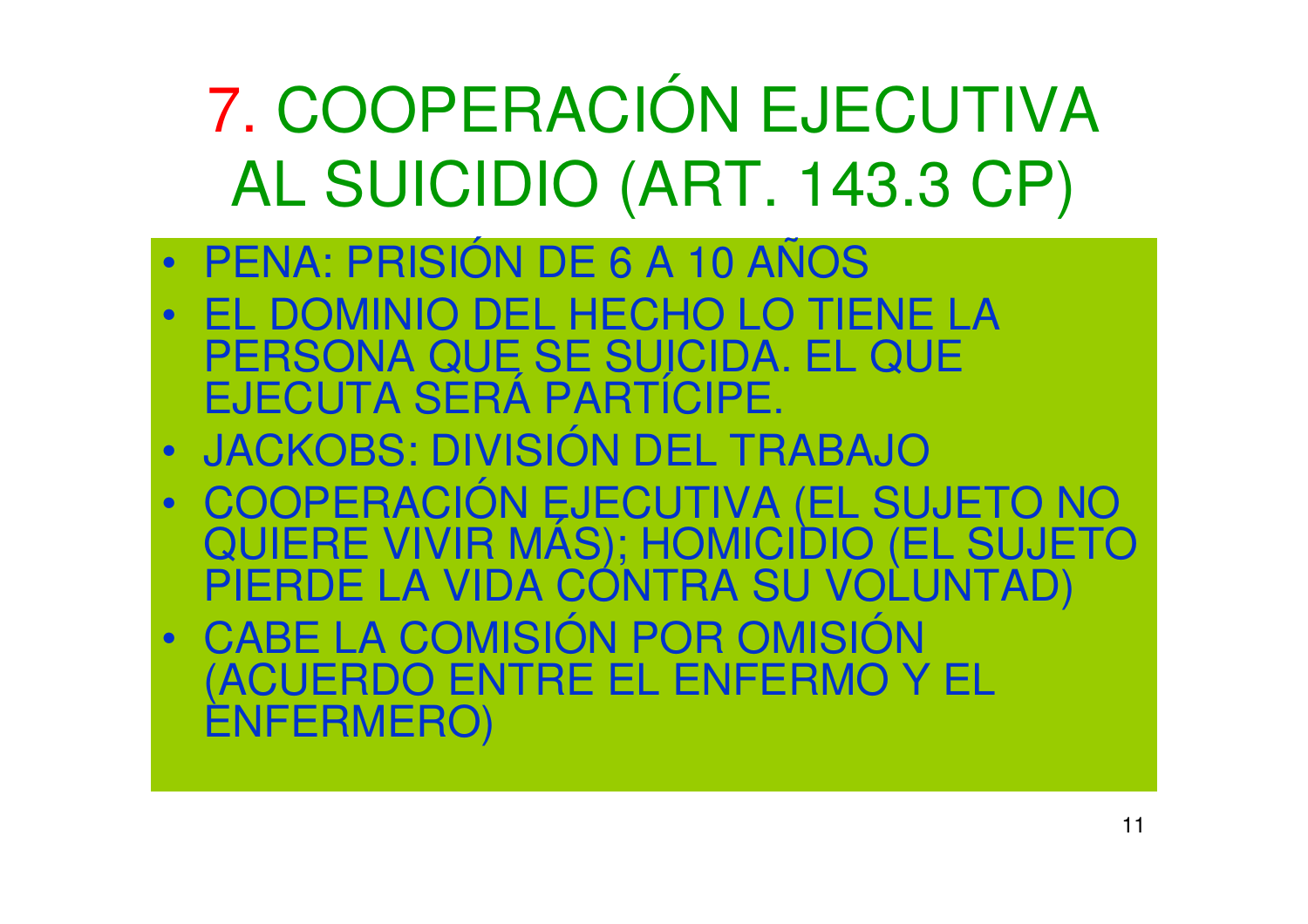# 8.1 EUTANASIA (ART. 143.4 CP)

- $\bullet$  PENA: INFERIOR EN 1 Ó 2 GRADOS A LOS Nº2 Y 3 DE ESTE ARTÍCULO
- REQUISITOS:
- A) ENFERMEDAD GRAVE Y RIESGO MORTAL IRREVERSIBLE O GRAVES PADECIMIENTOS PERMANENTES Y DIFÍCILES DE SOPORTAR (CÁNCER TERMINAL)
- $\bullet$  B) PETICIÓN EXPRESA, SERÍA E INEQUÍVOCA